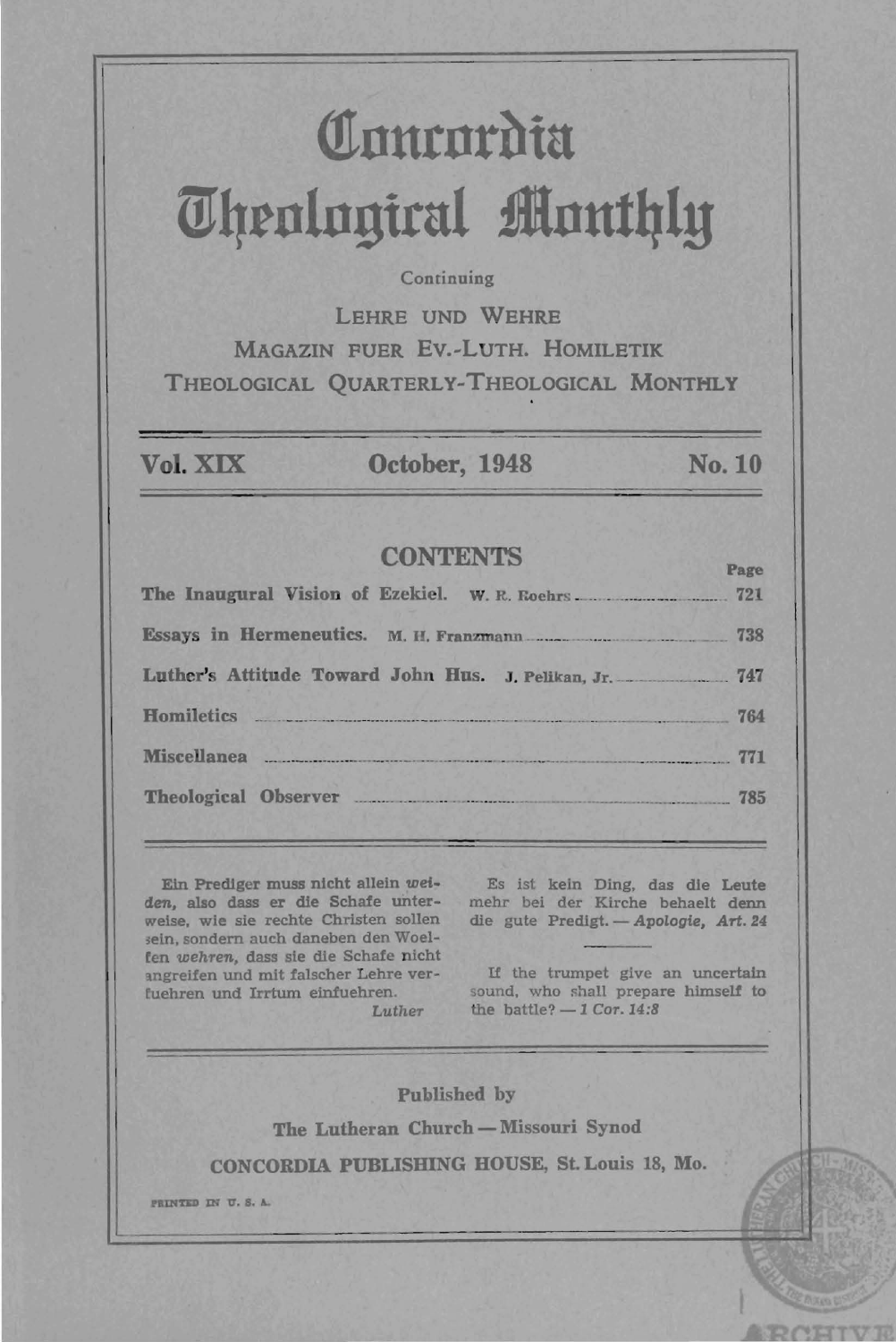# Essays **in** Hermeneutics By M. H. FRANZMANN

# III. THE CIRCLE OF SCRIPTURE

Thou art good and doest good; teach me Thy statutes. Ps.119: 68.

"Holy men of God spake as they were moved by the Holy Ghost." Heretofore, in the circle of language and in the circle of history, we have been concentrating on the fact that "men . . . spake," on the fact that God the Holy Ghost spoke in tongues in definite moments in history. We have been, therefore, concerned largely with the skills and techniques of interpretation. In the circle of Scripture we pass from skills and techniques to what is rather an attitude, a gift of God, a *charisma* to be prayed for. For we are now concerned with the fact that what was spoken by men in times past was uniquely spoken; that these men spoke as "men of God," as men "moved by the Holy Ghost." We are concerned with that aspect of the Bible which makes it different from all other texts, however much it may, linguistically and historically considered, have in common with them; upon the fact that it is the Word of God, not only the record of God's revelation of Himself, but the continuation of it; that here God not only spoke through men, but speaks.

Scripture being, then, not only a record of revelation, but itself the revelation of God, we are confronted immediately with the same sharp either-or that is involved in every contact with God: "In our relationship to God there is no such thing as neutrality. Whether we obey His Law or not, whether we believe His Gospel or not, whether we love Him or not, fear Him or not - always we can do only the one or the other. No third attitude is possible. Disobedience is not defective obedience, but an active decision against God; likewise, unbelief; likewise, not fearing Him. That is to say, that for which we decide when we decide against God is not a blank, not a non-entity, but is an act that absolutely determines our existence. In unbelief and in disobedience we have consigned ourselves, whether we know it or not, whether we want it so or not, to that other which is absolutely antagonistic to God." (Elert.) Hence Luther's constant insistence on what must be the first axiom in theological interpretation,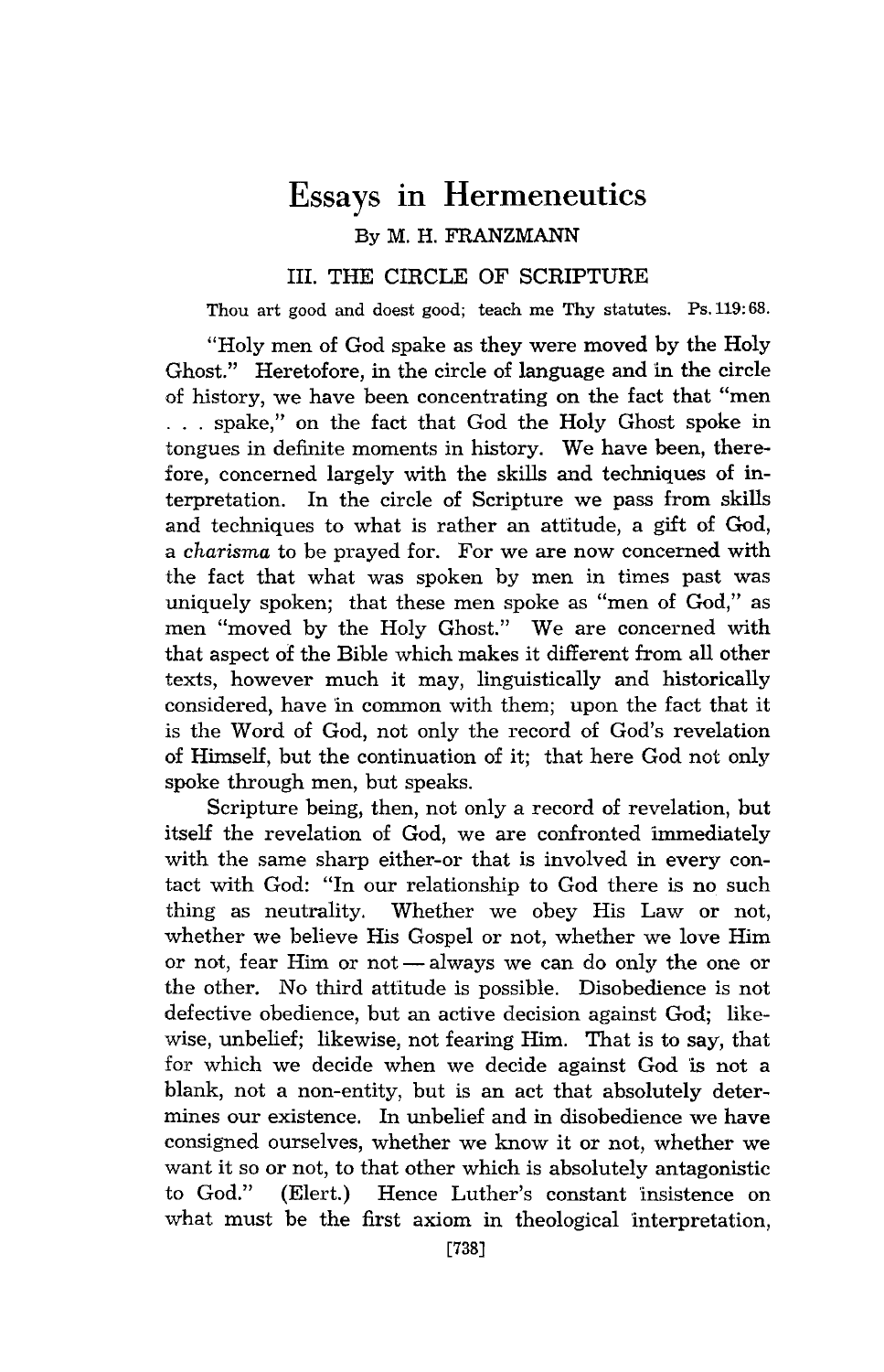namely, that we be *under,* subject to, Scripture; what he calls "der Gehorsam des Worts." "Du und ich sollen unter dem Worte sein. Das Wort ist nicht mein und dein, darum will ich dich nicht ueber Gott setzen und dich nicht lassen recht haben, wo du unrecht bist." God is King, and His Word is supreme; we are bound to it: "An das goettliche Wort sollen wir gebunden sein, das sollen wir hoeren, und niemand soll ohne Gottes Wort aus seinem Kopfe etwas lehren." God's Word is not a force that we can guide or control; it guides and controls us: "Das Wort Gottes sollen wir nicht lenken, sondern Juns] von demselben lenken lassen." Against its authority, reason has no claim: "Wider alles, was die Vernunft eingibt oder ermessen und ausforschen will, ja was alle Sinne fuehlen, muessen wir lernen am Worte halten." Neither has our feeling, our experience, anything to say over against this authority; especially is this so in times of trial, when our feelings so readily run counter to revelation: "In der Zeit, wenn wir angefochten werden, sollen wir nicht nach unsern Empfindungen, sondern nach dem Worte Gottes urteilen." "Wir muessen nicht urteilen nach dem, was wir empfinden, sondern nach dem, was Gott selbst in seinem Wort ausspricht und urteilt." Only so can Scripture be grasped: "Das Wort Gottes ist so beschaffen, dass wenn man nicht alle Sinne schliesst und es allein mit dem Gehoer aufnimmt und ihm glaubt, man es nicht fassen kann." "Christus kann durch sein Wort nicht in die Herzen der Menschen einziehen, wenn sie nicht ihren Sinn gefangen geben unter den Gehorsam des Worts." We not only suspend judgment until we have heard the Word of God; we renounce our own judgment when we hear it; we must learn not to think above what is written: "Wo Gottes Wort gehet, soll man nicht fragen, ob es recht sei; was es heisst, das soll recht sein." We are not to seek beyond it: "Was uns im Wort nicht offenhart ist, solI man fahren lassen, denn ohne Gefahr und Schaden kann man sich daran nicht versuchen." To render the Word anything less than absolute obedience is to add to it something of our own, and the Word of God cannot tolerate adulteration: "Gottes Wort und Sachen koennen schlecht keinen Zusatz leiden, es muss ganz rein und lauter sein, oder ist schon verderbet und kein nutz mehr." Such an attitude of unconditional obedience will not be offended at the servant's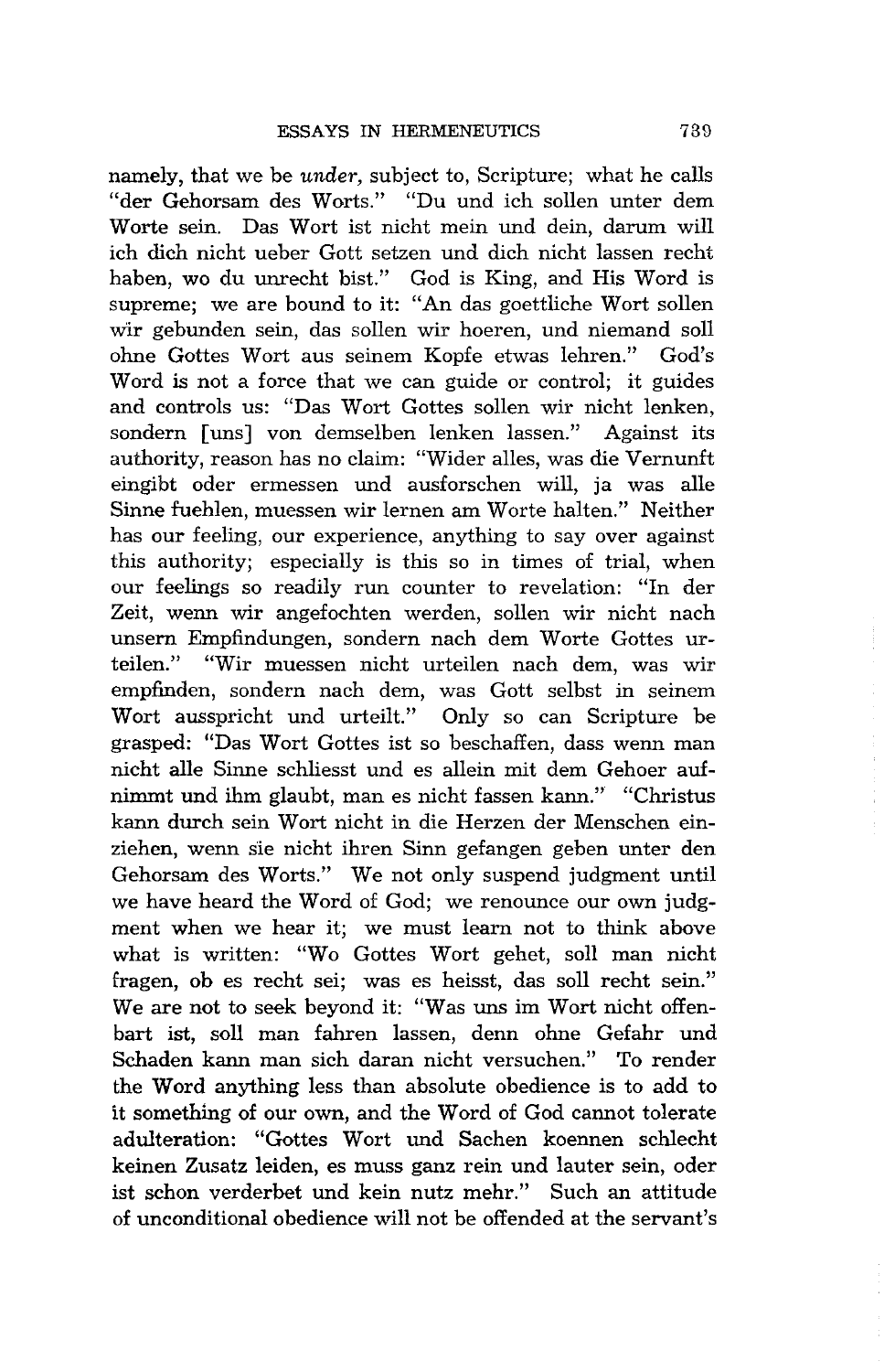form of the Word either, its apparent weakness with which God's revelation of Himself begins: "Das 1st die Art des goettlichen W ortes, dass, wenn es anfangen will, seine Kraft und Gewalt zu erzeigen, *es zuvor geschwaechet wird."* Interpretation is, therefore, finally, a gift, not a skill or an achievement: "Die dem Worte anhangen, tun dies aus Gottes Gabe, nicht aus eigenen Kraeften, denn die Vernunft stoesst sich an dem Evangelium." It is a gift of Christ: "Das Wort kann ich nicht erdenken, sondern ich hoere es durch den Mund Christi, und ich kann es nicht verstehen, hoeren, lernen noch glauben, so er's nicht ins Herz gibt." It is a gift of the Holy Ghost, who makes us spiritual: "Soll ich die Worte verstehen, die ich hoere, so muss es geschehen durch den Heiligen Geist, der macht mich auch geistlich; das Wort ist geistlich, und ich werde auch geistlich." It was an appreciation of this basic attitude toward the Word of God that led Wilhelm Moeller to describe interpretation as "heiliges Schauen." And it was the absence of just this "Gehorsam des Worts" that made liberal exegesis so fiat and unfruitful that the inevitable reaction has set in widely again, a reaction that we find voiced, for instance, in Donald G. Miller's review of Goodspeed's *How*  to *Read the Bible:* "Is it very presumptuous to express concern that a book which comes from one who would be considered by many the dean of New Testament scholars in America, should be so lacking in religious content and so devoid of the Biblical point of view while writing about the Bible? Has not the day come when American Biblical scholarship should end the process — which surely must be complete by now  $-$  of judging the Bible by the shallow canons of twentieth-century complacent American liberal thought and with at least a little of the feeling of the man who beat upon his breast and cried, 'God be merciful to me, a sinner,' to begin the very disturbing and humbling process of permitting the Bible to judge us?"

This demand for submission to the text might be deemed an unreasonable one to make of the interpreter at the outset and as the opposite extreme from that open-mindedness (Vor*aussetzungslosigkeit)* so often set up as the ideal of the interpreter's attitude toward.the text to be interpreted. But is it really unreasonable to ask of the Christian student that he approach the Word to which he owes his new birth with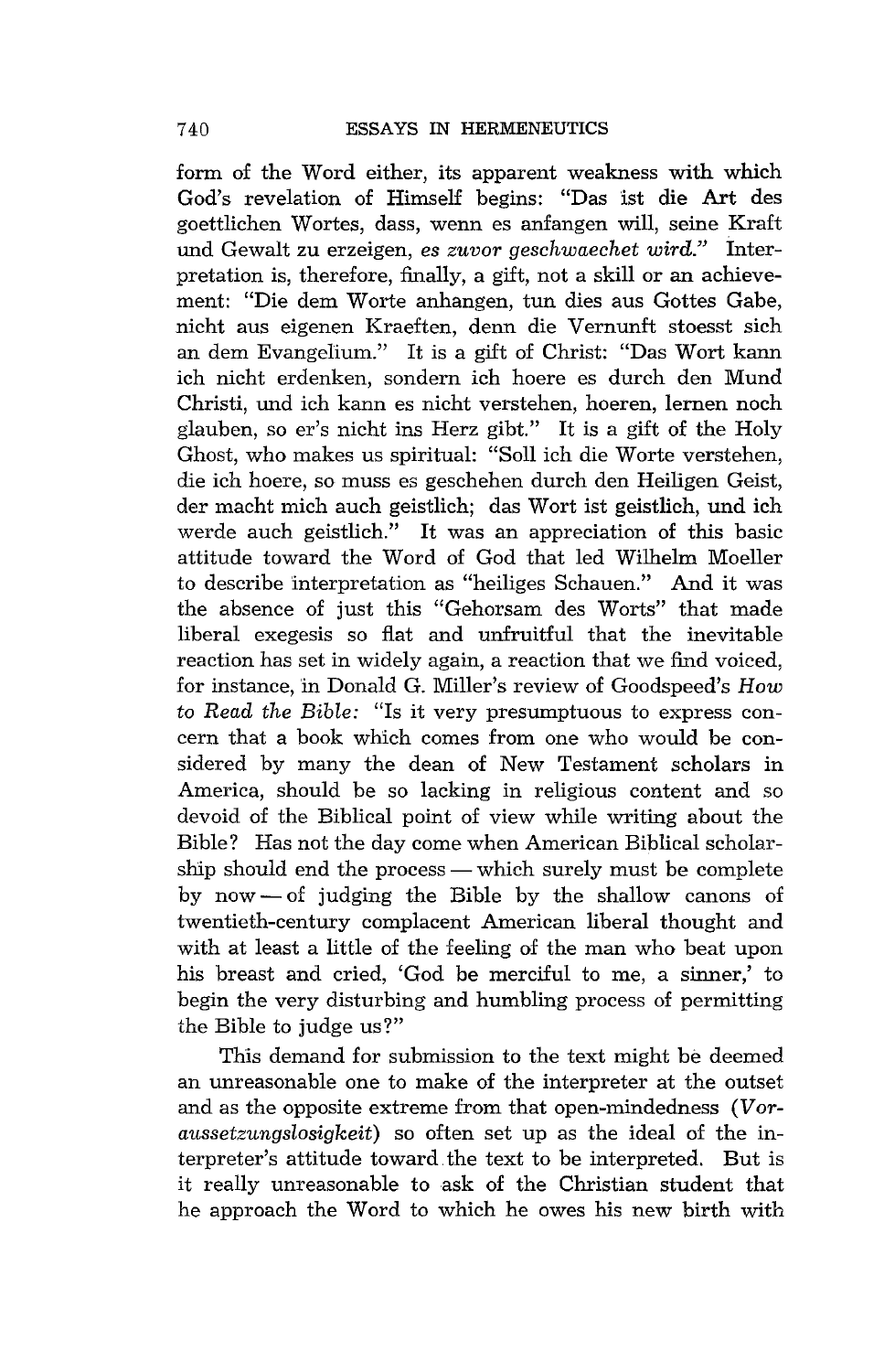the reverence that befits a Word of such power and importance? His basic attitude toward Scripture has long ago been established by his position in Christ: "They are they which testify of Me." Our attitude toward Christ can never again be neutral or open-minded; we cannot even for the purpose of study assume an attitude of neutrality. The Christian interpreter might do well to write upon his desk what Luther used to write out before himself in hours of trial: "Baptizatus sum" - to remind him that Jesus Christ is his Lord and that the Word which testifies of Him is to be met with "Speak, Lord, for Thy servant heareth."

And after all, this demand for complete open-mindedness in any field of interpretation is both impossible and wrong. Impossible, for no man comes to any text with a completely open mind, entirely without prepossessions. He has been conditioned to Shakespeare, for instance, a thousand ways before he ever opens a volume of Shakespeare: he has been exposed to rhythm, verse, and rhyme from his nursery days onward; he has been subjected to drama from kindergarten on; he has heard Shakespeare quoted, whether he knew it or not; he has heard his phrases in the mouth of everyman; even if his reading has been confined to billboards and the back pages of the *Saturday Evening Post,* he cannot have escaped Shakespeare entirely. And what child ever reached the age of six without being in some way touched by the influence of the Bible? At the very least, he has heard men curse and swear by the divine names which he meets in Scripture: that desecration of the holy is in itself a sort of satanic tribute to the power in those names and will have left its mark upon the man who heard it. (He has never heard anyone take the names of Thor or Baldur in vain.)

And the demand for open-mindedness, in the sense that it is made, is wrong also. For if a man would understand any text, he must at least begin by submitting himself to it. No one has achieved an understanding worthy the name of Homer or Milton or Goethe by remaining coolly above him. A man must submit himself to Homer if he would know Homer. He must submit himself fully and sympathetically to Milton if he is to know Milton. The demand for openmindedness, for a prepossessionless approach, makes sense only in the form of the positive demand that man's mind be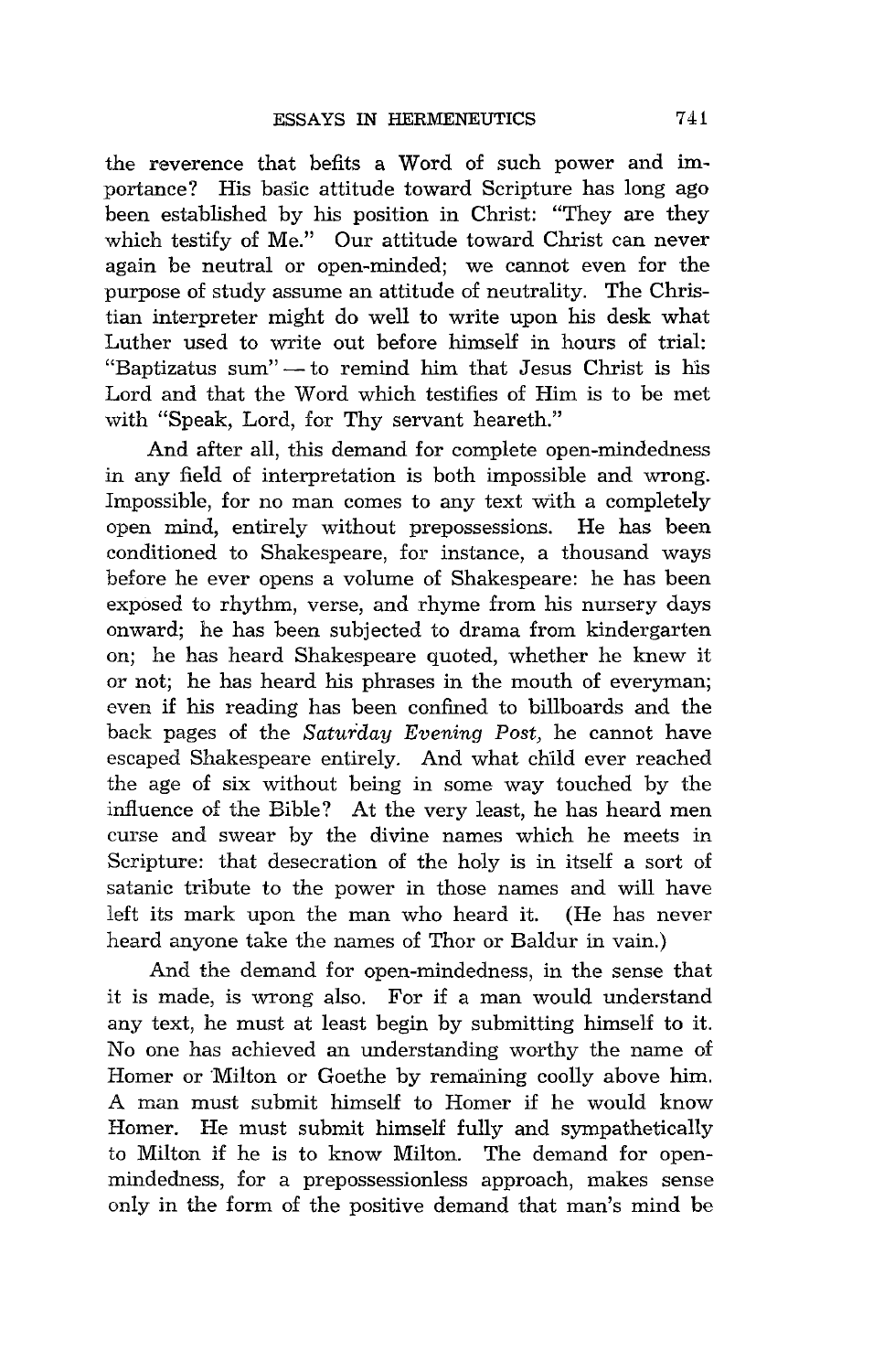really open to the text that he is to interpret, that, as Torm puts it, a man "begin by bowing willingly and obediently to the quiet influence of the text. He must, so to speak, give the text time to work upon himself by dint of its own internal power"; he must exclude norms and analogies that are foreign to the text and hear the text out on its own terms. Most schoolboys who end up by hating Horace as heartily as Byron did ("Then farewell, Horace, whom I hated so"), do so, not because Horace is "hard," but because they could not, or were not induced to, submit themselves to Horace and his charm. And so it is no unreasonable demand, even from an untheological point of view, to ask the interpreter to begin by submitting himself to Scripture in order to understand it. There is, of course, this cardinal difference between submitting to Scripture and submitting to any other book: a man can, and ought to, detach himself again from the Horace or Homer to whom he has for a time sympathetically subdued himself; but -let the candid reader beware, and let him reckon the  $\cot$  of the tower beforehand  $\text{I}$  he will never again be able to detach himself from Scripture once he has given himself to it unreservedly; for he will have been taken by a power and a love that will not let him go.

# UNUS SIMPLEX SENSUS

"The fear of the Lord is the beginning of wisdom"; this absolute submission to the Word is the beginning of all real interpretation, and from it all other theological norms of interpretation flow. So the one great Reformation principle of interpretation, that of the one intended sense of Scripture, is the inevitable outcome of this attitude toward the Word. If we are open-minded in the only admissible and fruitful sense of the word, that is, if we are under Scripture, we shall not be offended at the servant's form of God's Word. We shall accept Scripture as we find it, even as we accept the Son of Man, the sign that is spoken against, as we find Him, in His weakness and humility. We shall not deem it the business of interpretation to make Scripture more "spiritual" than the Holy Ghost has made it by going beyond the simple, literal sense of its words and embroidering upon the plain meaning additional mystical "senses" after the manner of much Patristic and most Medieval exegesis.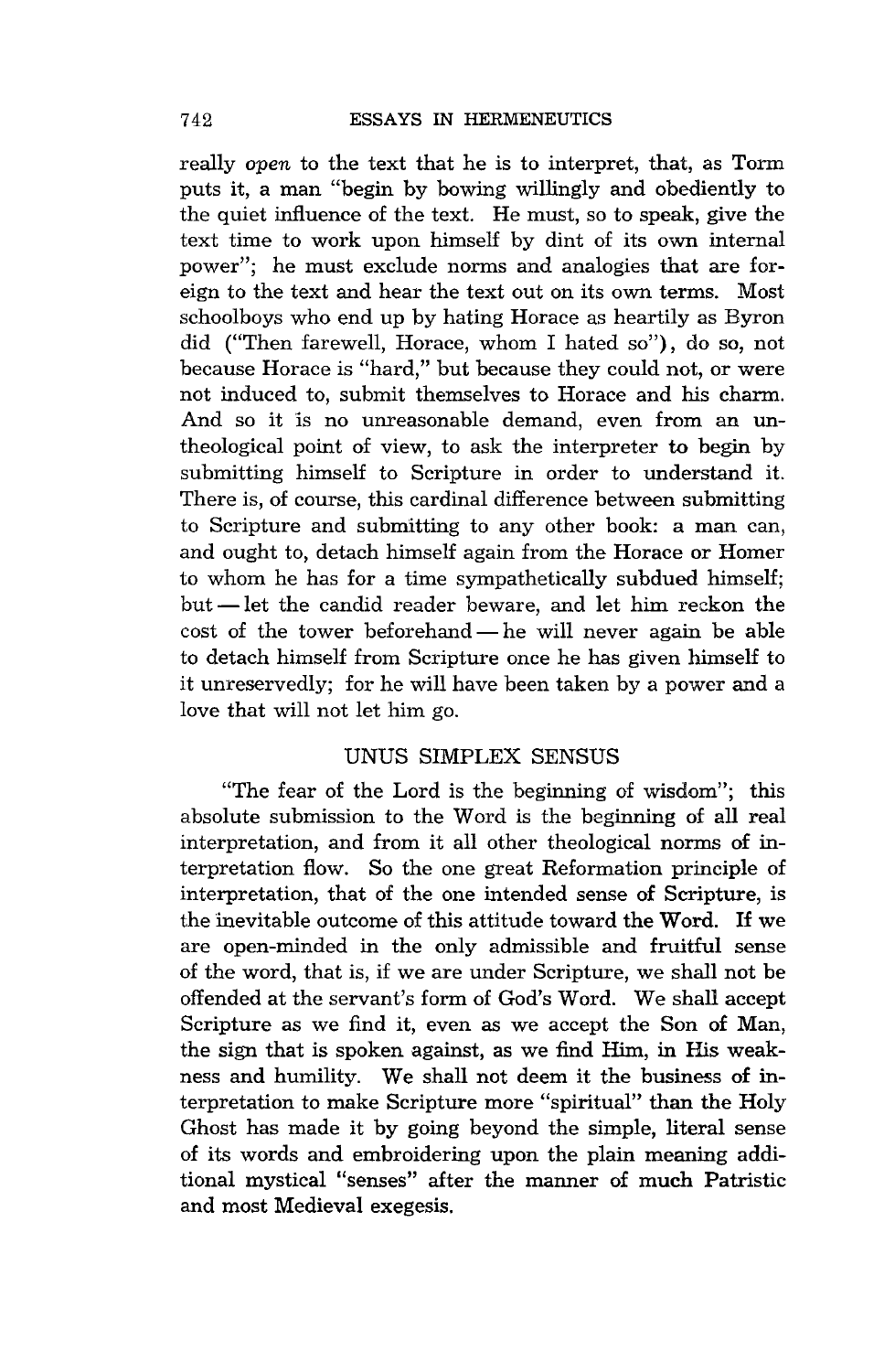The old "fourfold sense" of Scripture has become so remote for us, the inheritors of the Lutheran Reformation, that we can hardly appreciate how great and bold a step Luther took when he declared that the simple, literal sense of Scripture is "Frau Kaiserin, die geht ueber alle subtile, spitzige, sophistiche Dichtungen, von der muss man nicht weichen...." This in opposition to the whole medieval theory and practice which, during the centuries of its sway, had taken the literal sense as a mere point of departure for the sometimes devout but always arbitrary development of the allegorical, the moral (or tropological), and the anagogical senses.

> Litera gesto docet; quid credas, allegoria; Moralis, quid agas; quo tendas, anagogia.

Thus "Jerusalem," in any context, might be literally the city of Judea; allegorically, the Church Militant; morally, every faithful soul; and anagogically, the heavenly Jerusalem. The burning bush that was not consumed might by this sort of "spiritual jugglery" (the term is Luther's) be made to signify the Mother of our Lord, who was not consumed by the Divine Fire in her womb; and in the "two or three firkins apiece" of John 2: 6 an adept might find a reference to the two or three senses that Scripture might bear in addition to the literal.

To be sure, this mystical or allegorical mode of interpretation finds some apparent support in the occasional "allegorical" use of Old Testament incidents or figures in the New Testament. But the support is only apparent; for aside from the fact that this "allegorical" interpretation of the Old Testament is confined to a few instances, a cardinal difference is to be observed: "Whereas allegorical interpretation goes its own way alongside the literal sense (often independently of it, sometimes even excluding it), the typological interpretation [in the New Testament], or better, the typological view, of the text holds fast to the literal sense and is based upon it" (Torm) . In other words, these instances of "allegory" in the New Testament are not so much interpretations of the Old Testament text, giving them an additional meaning, as a fresh *application of* them. "This allegorical sense is not a second sense of the words, but a second meaning of the contents of the words. Gal. 4: 21-31." (Fuerbringer.)

We of the twentieth century deem ourselves, rather complacently, far above the vagaries of an Origen or a Thomas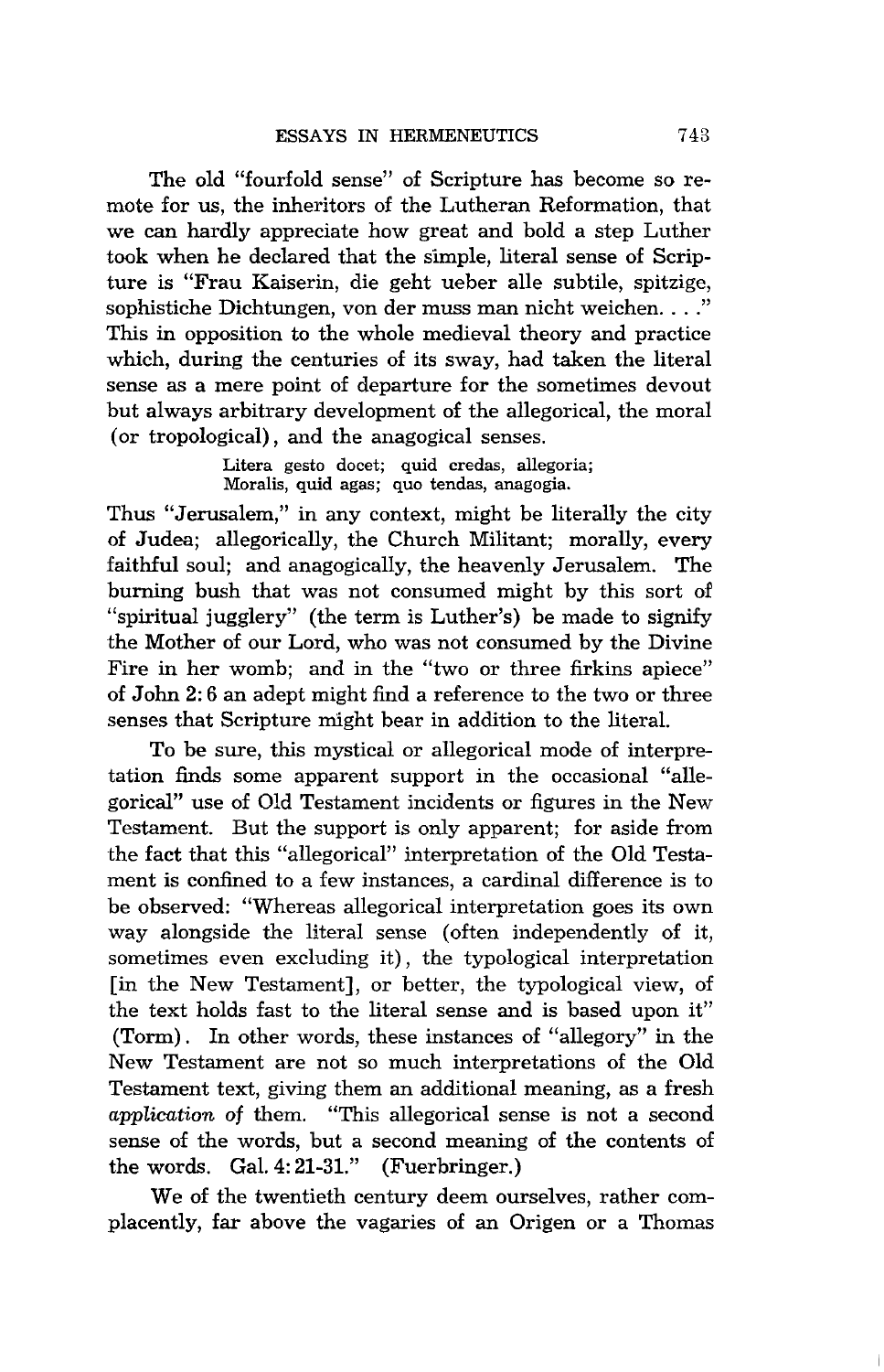Aquinas. The wild work of patristic or medieval exegesis cannot, we feel certain, happen here. And yet the history of exegesis in modern times offers abundant evidence that the simple Gospel is still an offense to many, that the unregenerate heart cannot take it as it is. Modern exegesis does not allegorize; but much of it has paltered with Scripture in a double sense nevertheless: after all, an exegesis that pares away the miraculous in the Gospels and ignores the Atonement in the life and death of Christ, that ethicizes the "religion of Jesus" and creates an unbridgeable gulf between Jesus and St. Paul, or brings down everything in the New Testament, *religionsgeschichtlich,* to the level of a first-century religious development, can hardly lay claim to dealing any more honestly with the text than the ancient practitioners of the fourfold sense.

# SCRIPTURA SACRA SUI IPSIUS INTERPRES

From such an attitude of reverent submission to the Word there follows also the second great Reformation principle of interpretation, namely, that Scripture interprets itself. For such an attitude toward Scripture precludes any interpretation by an alien or imported norm, whether that norm be tradition, the consensus of the Church, "the spirit," enlightened reason or the Christian consciousness, a moral norm, a dogmatic system, or an assumed entity, such as the whole of Scripture. For as F. Pieper points out, such a treatment of Scripture is not an interpretation, but a criticism of it: "What Scripture does not itself interpret, no man shall make bold to interpret." It is worth while to remind ourselves again at this point that on this level skill in interpretation of Scripture is a gift. And like all God's gifts, it is given to the humble, to the poor in spirit, to the broken and contrite heart. An *aliquid in nobis*  is as bad in interpretation as it is in the doctrine of conversion and predestination (F. Pieper). And so the really Christian exegete will follow Luther's advice: "Despair absolutely of your own sense and understanding. Pray with real humility and earnestness to God that He may through His dear Son give His Holy Spirit to illumine and guide you and to make you wise."

It is in this sense, Scripture as interpreter of Scripture, that Luther and our Confessions understood the *analogy* of *faith.* Luther uses "a public article of faith" and "Scripture"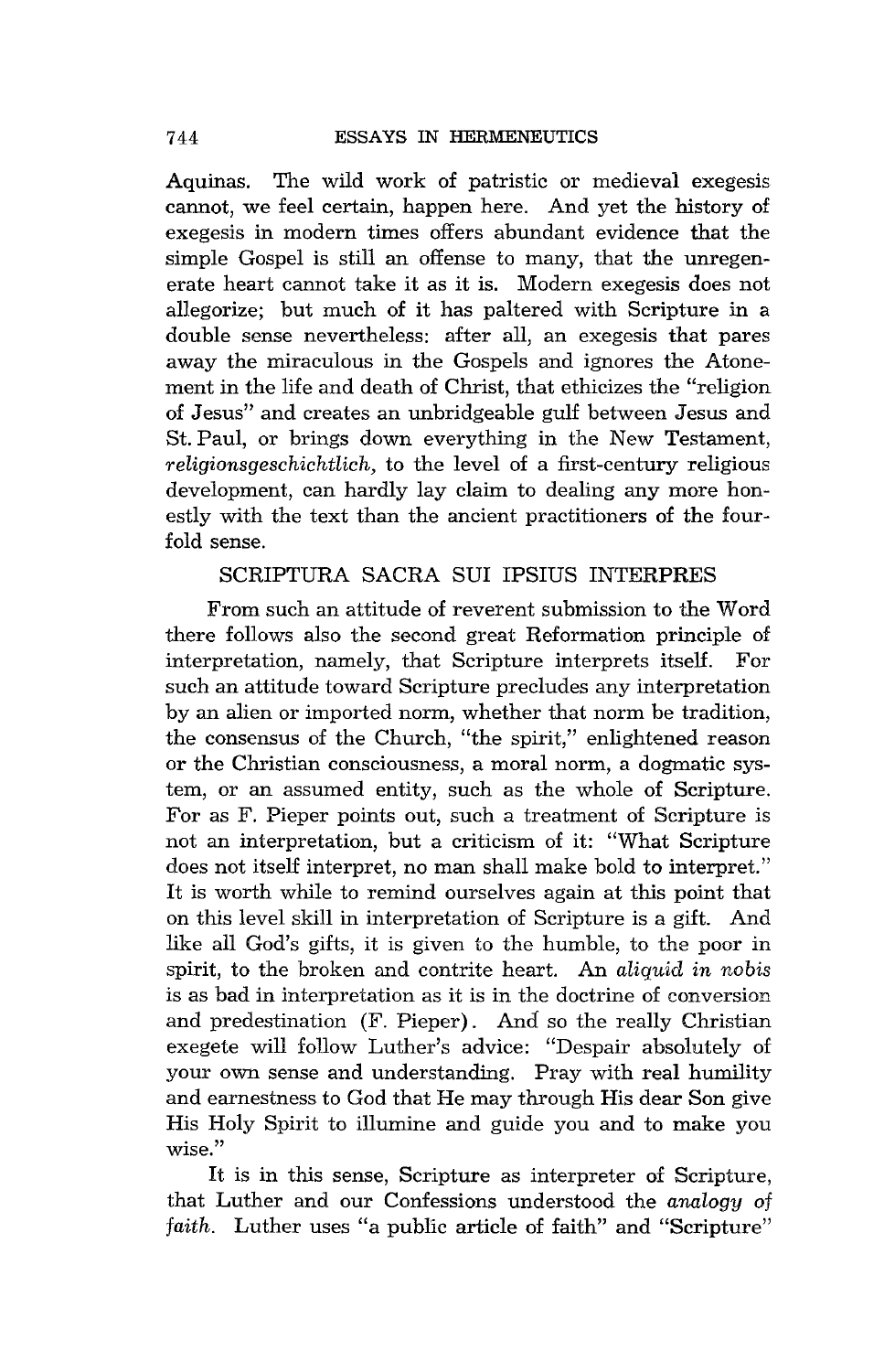interchangeably, and the Apology of the Augsburg Confession, Article 13, explains "regulam" by "scripturas certas et claras." The men of the Reformation "sought earnestly to place themselves under Scripture, in the full confidence that the God who had given the Scriptures to the Church had also given clear and distinct guides to their understanding, if one would only use them rightly" (Torm). Luther has given classic expression to this confidence, this faith, in the words: "Rest assured, beyond all doubt, that there is nothing brighter and clearer than the sun, that is, the Scriptures. If a cloud has come before it, there is still nothing else behind that cloud than this same bright sun. And so, if there is a dark saying in Scripture, there is surely behind it the same truth which is clearly expressed in another place." All the light that is needed, theologically, in Scripture is provided by Scripture itself.

Not as if the usefulness of the analogy of faith, or as it is also called, the analogy of Scripture, is exhausted in providing light for "dark sayings," though naturally that use looms largest in the formulation of doctrine and in polemics. Its greater day-by-day usefulness lies in the establishing of the content of theological concepts, the sort of work done in the great theological lexica of Cremer and of Kittel. The interpreter in seeking to determine just what and just how much a word like  $\chi d\omega\zeta$  means will welcome whatever by-illumination etymology and secular usage can provide (though it be but by contrast). But his real questions are directed to Scripture itself, and it is from Scripture itself that he gets his decisive answers. It is to Scripture that he directs such questions as: In what applications is the idea found? What is predicated of it? What is contrasted with it? With what is it paralleled? What synonyms or near synonyms of the word occur? What is the history of the idea in the two Testaments? All of Scripture is made to cast light on any portion of it.

It is, of course, a piece of irreverence toward the Word if the analogy of faith is used to rationalize away tensions that Scripture itself has left unresolved, the tension, for instance, that for human rationality will always exist between the universal grace of God and the particular election of the saints. A really theological interpretation will never seek to rend God's veils nor pry into the hidden counsels of the Almighty.